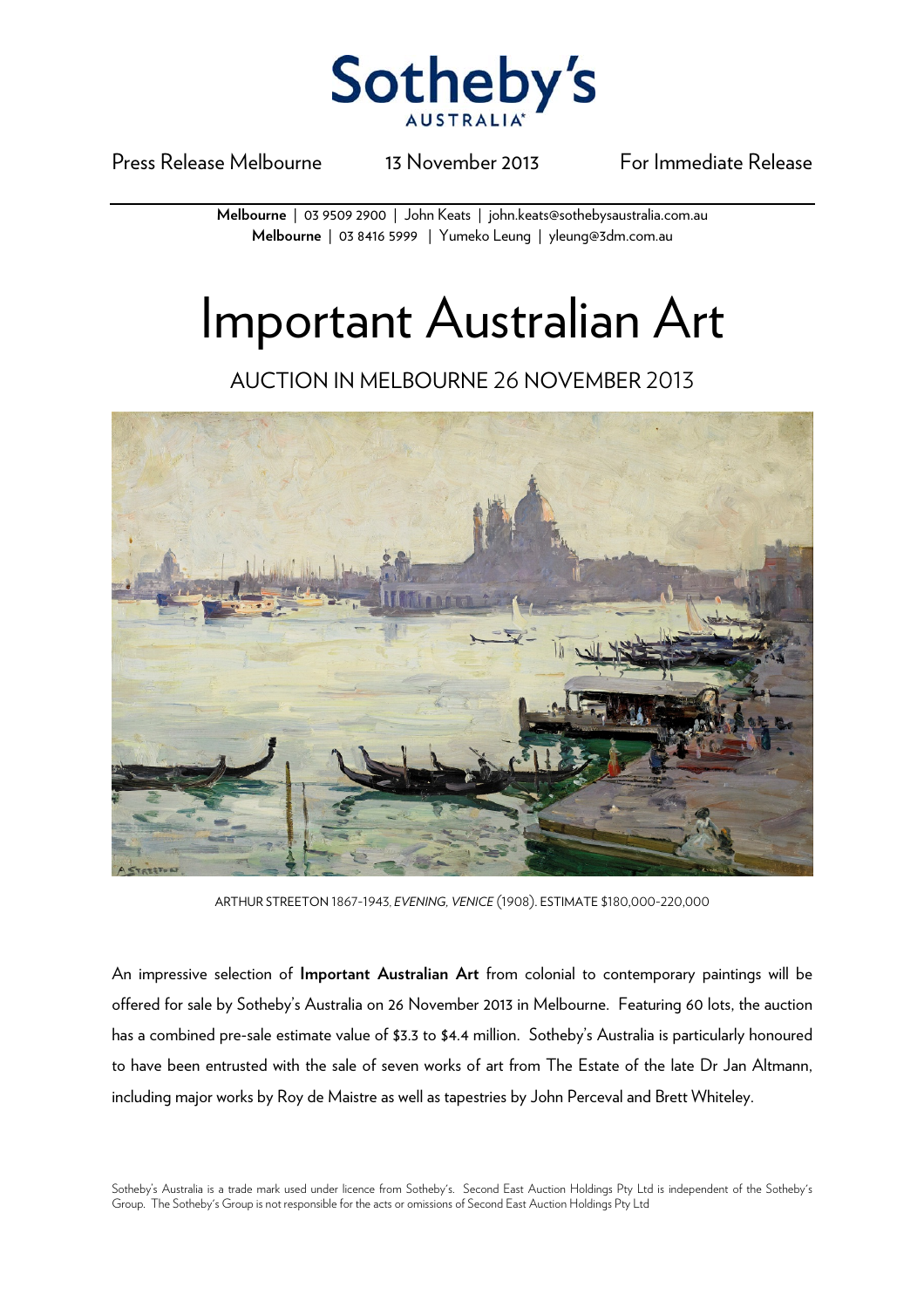

## Press Release Melbourne 13 November 2013 For Immediate Release

A special highlight of the sale is Arthur Boyd's *Hunter III (The Lost Hunter)* 1944 (estimate \$380,000-420,000, lot 24, pictured). Produced in Melbourne during World War II, the painting is a highly idiosyncratic and personal composition and stands as a visual record of Boyd's response to global warfare and inhumanity. The pictorial ideas of *The Hunter* series originates from 1943, when Boyd was serving in the Army Survey Corps and stationed in the Victorian Central Highlands landscape around Bendigo. The companion works



ARTHUR BOYD 1920-1999, *HUNTER III (THE LOST HUNTER)* (1944). ESTIMATE \$380,000-420,000

in this small series are in the permanent collections of the National Gallery of Australia, Canberra; Art Gallery of New South Wales, Sydney; and Art Gallery of South Australia, Adelaide.

A painting formerly in the collection of the Art Gallery of New South Wales, Sydney, *Antarctic Explorer*  1964 (estimate \$80,000-120,000, lot 14) is one of the finest paintings from Sidney Nolan's extraordinary series of paintings produced as a result of Nolan's two-week visit to Antarctica in January 1964 as a guest of the United States Navy. Nolan completed 63 known works in this series of Antarctic paintings, producing an astonishing 59 of these in a four-week period – an act of explosive creativity rarely matched by any other artist of the twentieth century. *Antarctic Explorer* was selected by Hal Missingham for the collection of the Art Gallery of New South Wales and soon became the most well-known and reproduced work of the entire series.

The remarkable *Evening, Venice* 1908 (estimate \$180,000-220,000, lot 10, pictured previous), which has remained hidden from public view for a century, is being offered from the descendants of prominent businessman and collector Oswald Syme. Painted in the year Streeton married and travelled to the canal city for his honeymoon, the work is reproduced for the first time in the Sotheby's Australia catalogue, having remained within the Syme family since it was acquired. Streeton's Venetian subjects are amongst his most highly sought after images. The consignment of *Evening, Venice* follows Sotheby's Australia's highly successful result of \$317,200 for Streeton's *The Doge's Palace* (1908) in May 2013.